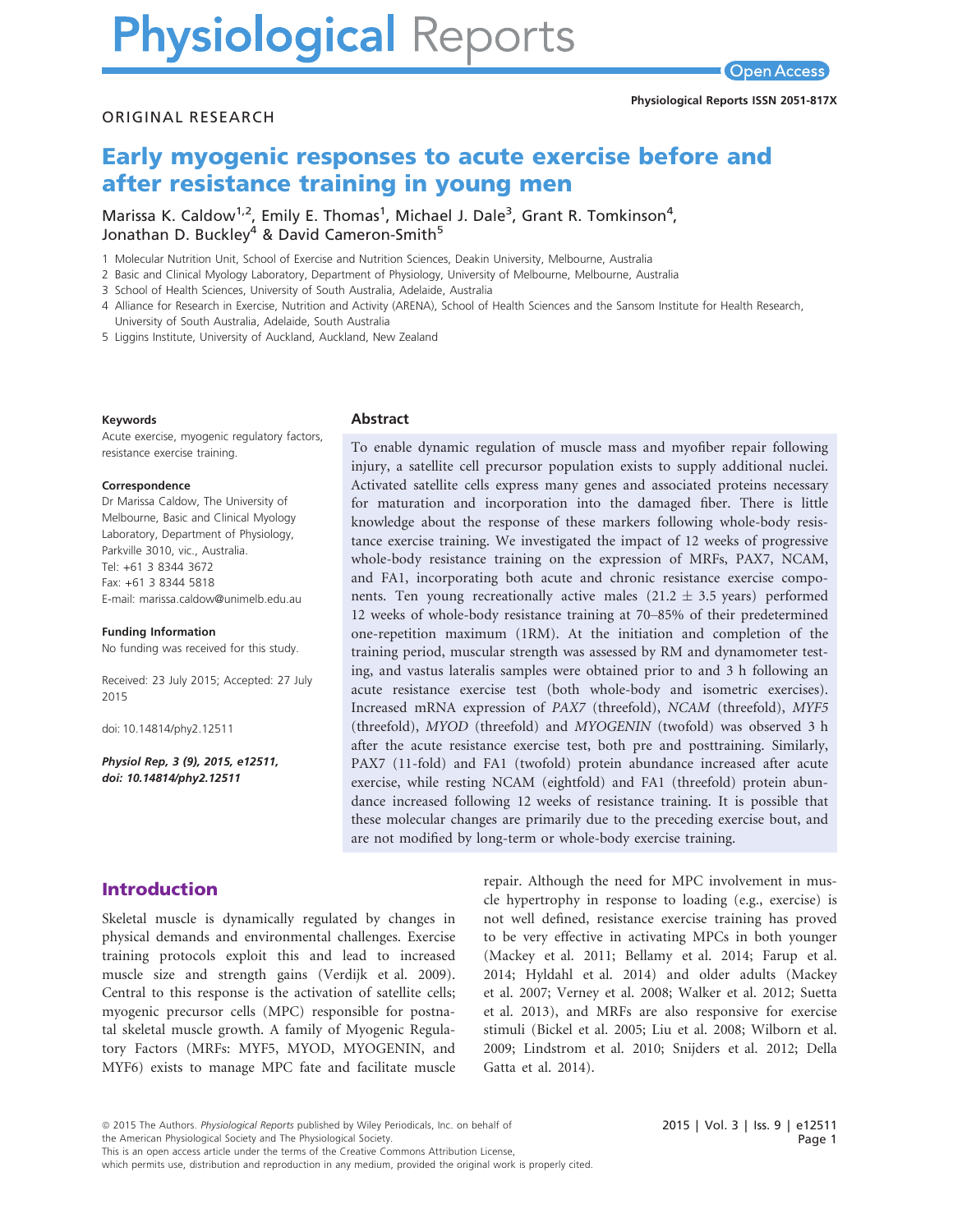The coordination of MRFs and other molecules is important for skeletal muscle adaptation and regeneration, particularly following exercise. Aside from MRFs, several other molecules are commonly used for detecting MPCs and identifying their activation status, namely PAX7 and NCAM. PAX7 is expressed during quiescence and activation of MPCs (Ten Broek et al. 2010) while NCAM is expressed during proliferation and myoblast maturation (Peck and Walsh 1993; Ishido et al. 2006). Recent works have characterized new markers to identify MPCs in skeletal muscle including fetal antigen-1 (FA1, also known as DLK1) (Floridon et al. 2000; Andersen et al. 2009; Waddell et al. 2010). FA1 is important for muscle development and regeneration and is highly expressed in undifferentiated cells of neonatal and fetal skeletal muscle fibers, while in adult tissue, FA1 expressing cells promote regeneration and represent cells with regenerative capacity (Floridon et al. 2000; Waddell et al. 2010). It is unknown how FA1 responds to progressive resistance training protocols.

While there are many studies investigating the molecular markers related to MPC activity following resistance exercise (Crameri et al. 2004; Bickel et al. 2005; Raue et al. 2006; O'Reilly et al. 2008; McKay et al. 2009; Wilborn et al. 2009; Walker et al. 2012), there is less known about their response to resistance training protocols (Mackey et al. 2007, 2009, 2011; Verney et al. 2008; Bellamy et al. 2014; Hyldahl et al. 2014), particularly FA1. Therefore, the aim of this study was to investigate the impact of 12 weeks of progressive whole-body resistance training on the molecular markers, MRFs (MYF5, MYOD, and MYOGENIN), PAX7, NCAM, and FA1, incorporating both acute and chronic resistance exercise components. To bridge the gap in the current knowledge surrounding the temporal expression of these markers and their response to progressive resistance exercise training, biopsies were taken at rest and 3 h following an acute resistance exercise test, at the beginning and end of the program. It was hypothesized that the expression of the MRFs, PAX7, NCAM, and FA1 would increase following acute resistance exercise to indicate a rapid initiation of the myofiber repair process. In addition, it was further hypothesized that there would be an upregulation of NCAM and FA1 in the resting muscle following 12 weeks of whole-body resistance training, which may represent maturing muscle cells used to facilitate skeletal muscle remodelling following exercise-induced adaptation.

# Materials and Methods

#### Ethical approval

The resistance training, the measurement of body compositions, and the collection of biopsy samples were undertaken at the University of South Australia and all the procedures were formally approved by the University of South Australia Human Research Ethics Committee and conform to the standards set by the Declaration of Helsinki. Informed written consent was obtained from each subject before the participation in the study, and after the nature, purpose, and risks of the study were explained.

#### **Participants**

Ten healthy young males  $(21.2 \pm 3.5 \text{ years})$ [mean  $\pm$  SD], 1.8  $\pm$  0.09 m, 75.4  $\pm$  7.6 kg) volunteered and provided informed consent to participate in this study. Inclusion criteria required the participants to be aged between 18 and 30 years old, nonsmokers, and recreationally (nonsupervised) resistance trained for ≥6 months (between 2 and 3 sessions per week) prior to the trial commencement. Exclusion criteria included a history of medical condition/illness, or a musculoskeletal injury that would jeopardize participant's safety throughout the trial, or the use of performance enhancing supplements within the previous 3 months. Participants were excluded if they were an elite athlete, currently preparing for or participating at either a national or an international level in any sport. Each volunteer was required to complete the Sports Medicine Australia preexercise screening system (Sports Medicine Australia, 2005), and were only included if deemed apparently healthy and not requiring medical clearance.

#### Body composition measures

The body composition was assessed at Weeks 0 and 12, using dual-energy X-ray absorptiometry (DEXA, Lunar Prodigy, General Electric, Madison, WI), using enCORE 2003 software (version 7.52.002). Whole-body composition and nonbone lean tissue mass were determined.

#### Exercise protocol

#### 12-week resistance training program

Prior to the trial commencement, each participant was provided with a detailed instruction (by demonstration and coaching) on how to perform all resistance exercises, with participants required to perform each exercise with proper form. Four to seven days later, using the testing protocols recommended by the American College of Sports Medicine (American College of Sports Medicine et al., 2006), one-repetition maximum (1RM) testing was completed for the bench press, hack squat, lat pull down, incline leg press, weighted dip, and biceps curl exercises. Eight-repetition maximum (8RM) testing was completed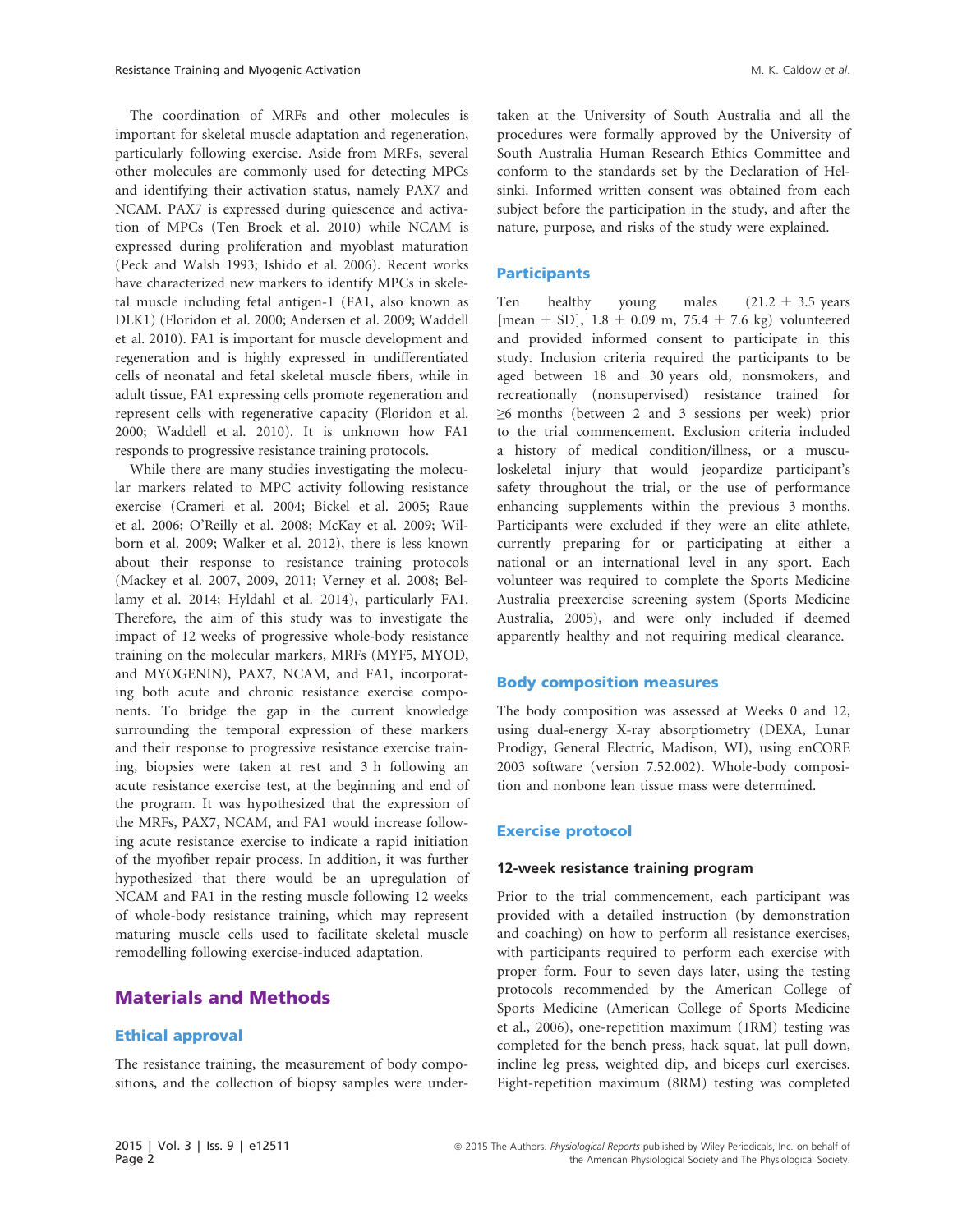(American College of Sports Medicine et al., 2006), for the seated calf raise and the seated row exercises. These exercises were then performed throughout the resistance training and the acute bouts of resistance exercise. The results from preliminary testing were used to determine 80% of the participants' 1RM and 100% of the participants' 8RM, which was the initial load prescribed at the commencement of training. Test and retest systematic errors were very small (average standardized change in means  $\pm 95\%$  CI: 0.08  $\pm$  0.07), with small random errors (average typical error  $\pm 95\%$  CI: 0.17  $\pm$  0.12) and nearly perfect test–retest correlations (average ICC  $\pm$ 95% CI:  $0.94 \pm 0.07$ ).

The whole-body progressive resistance training program was designed, using the recommendations from the American College of Sports Medicine position stand on resistance training in young healthy adults (Ratamess et al. 2009). On training days, participants were required to be present at one of the three testing times (0800– 1100, 1200–1500, or 1500–1800) and this time was held constant across all testing. The training program occurred 3 days a week with a minimum of 48 h rest between the sessions. A 10-min warm-up consisting of mobilization exercises (a series of body-weight/unloaded mobilization exercises: walking lunge, a 4 point kneeling hip circumduction, knee fallouts, and a 3-point kneeling stretch over a stability ball) was performed at the commencement of each session. The training consisted of three sets of 8–12 repetitions for each of the aforementioned exercises. Training loads were adjusted throughout the program by the participant such that a maximum of 12 repetitions and a minimum of eight repetitions were completed successfully. Once 12 repetitions could be completed successfully for each of the three sets, the resistance was increased so that only eight repetitions could be completed. In this way, the resistance remained progressive throughout the study. During each training session, a 1 min rest between sets and a 2-min rest between exercises were completed.

#### Single bout of acute resistance exercise

Subjects were required to be 8 h fasted (overnight fasted if presenting at 0800 hours) and euhydrated, and to have not undertaken vigorous physical activity 48 h prior to testing. Two testing days of acute exercise were performed at Day 1 and Week 12 of the training period following a protocol similar to the training days. The aforementioned rest periods between sets and exercises were identical to those allowed during training. Following the same warmup, each exercise was performed in the same order, with the exclusion of seated calf raise, doing three sets of 8–12 repetitions. The exercises included bench press, hack squat, lat pull down, incline leg press, weighted dip, biceps curl, and seated row. Calf raises were not performed after biopsy at week 0 and 12 as the thigh padding for the seated calf raise station lay directly over the biopsy site; we perceived this to likely cause unnecessary discomfort to the participant.

Maximal isometric torque of the right knee extensors was assessed, using a Biodex System 4 isokinetic dynamometer (Biodex Medical Systems Inc, Shirley, NY). This testing occurred immediately prior to the resistance exercise performed on Day 1 and at Week 12 referred to above. Participants were positioned on the dynamometer with their knee joint flexed to 90° and the axis of rotation of the knee joint aligned with the axis of rotation of the lever arm of the dynamometer. The lever arm of the dynamometer was strapped to the participants' ankle at 3 cm above the medial malleolus. The seat position data were recorded to enable replication of the position for subsequent testing. Three submaximal warm-up efforts of 5-sec duration were performed with a 1-min rest between efforts. After a 2-min rest, three maximal 5-sec isometric efforts were performed with a 1-min rest between efforts. Participants were vigorously verbally motivated during each maximal effort.

#### Muscle biopsy procedure

Tissue samples were harvested from the vastus lateralis of the dominant leg under local anesthesia (lignocaine 1%) by percutaneous needle biopsy technique (Bergstrom 1975) modified to include suction (Evans et al. 1982). The tissue was sampled prior to and 3 h following the acute resistance exercise test (whole-body and isometric testing) that was performed at the beginning and conclusion of the 12-week training period (48–72 h since last training session). As a result, the volume of exercise that the postresistance exercise tissue sample had been exposed to was equivalent to a standard training day plus the additional isometric testing referred to above. To avoid additional regional inflammation, the biopsy needle was angled away inferiorly and medially to avoid the initial biopsy site. Following the biopsy, samples were immediately frozen in liquid nitrogen stored in  $-80^{\circ}$ C for later analysis.

#### Total RNA extraction and qRT-PCR

RNA was extracted, using the ToTALLY RNA™ Total RNA Isolation Kit according to manufacturer's instructions (Life Technologies, Victoria, Australia) from 5 to 10 mg of skeletal muscle as previously described (Trenerry et al. 2007). RNA quality and concentration were determined, using the NanoDrop 1000 (Thermo-Fisher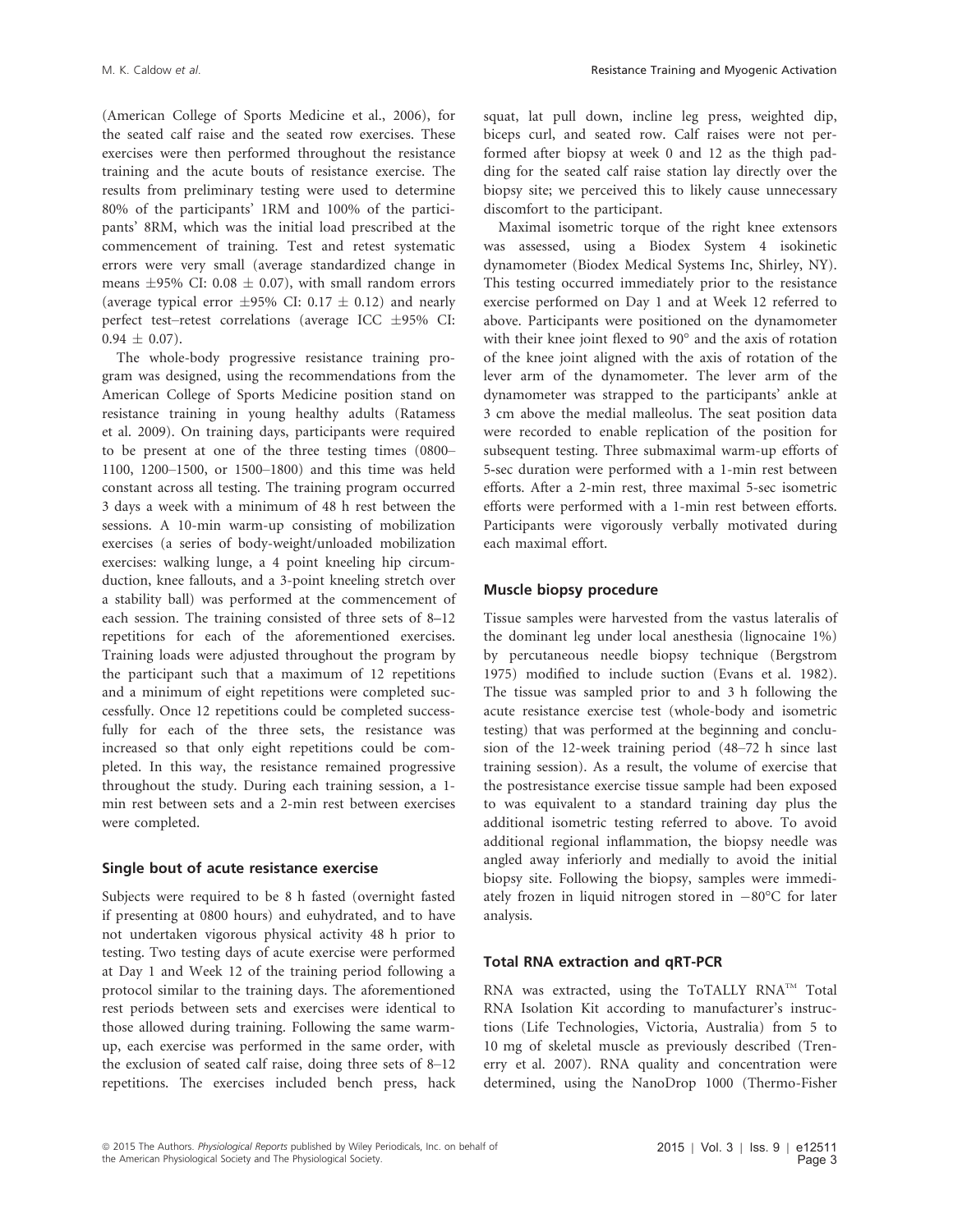Scientific, Australia). First-strand cDNA was generated, using  $0.5 \mu$ g of the total RNA using the High-Capacity  $RNA-to-cDNA<sup>TM</sup>$  Kit according to the manufacturer's instructions (Life Technologies). qRT-PCR was performed in triplicate using the ABI 7500 sequence detection system (Life Technologies), with reactions containing Power SYBR® Green PCR Master Mix (Life Technologies), forward and reverse primers and cDNA template (1.25 ng/  $\mu$ L). RT-positive and RT-negative controls as well as nontemplate controls were also performed for each primer set. GAPDH gene expression showed no change in response to exercise and was, therefore, used for normalization of the target genes. Data were analyzed using a comparative quantification cycle (Cq) method where the amount of target was normalized to the amount of endogenous control, relative to control value given by  $2^{-\Delta\Delta Cq}$ . Data were then normalized to the pretraining baseline values. Primers were designed using Primer Express v3 (Applied Biosystems, Foster City, CA) spanning intron-exon boundaries to prevent amplification of the target region for any contaminating DNA. Primer sequences are listed below (see Table 1) or have been described previously (Trenerry et al. 2007). Primer sequence specificity was also confirmed using Basic Local Alignment Search Tool (BLAST). A melting point dissociation curve was generated by the PCR instrument for all PCR products to confirm the presence of a single amplified product.

#### Protein extraction and immunoblotting

 $T$  and  $T$ -primers used for  $T$ -PCR analysis used for  $T$ -PCR analysis used for  $T$ -PCR analysis  $T$ 

Skeletal muscle (10 mg) was prepared as described previously (Caldow et al. 2013). Proteins (25  $\mu$ g) were separated by 10% SDS–PAGE and transferred to nitrocellulose membranes (Bio-Rad Laboratories) via wet transfer. The membranes were blocked in either 5% w/v Bovine Albumin Serum (BSA) (Sigma, St Louis, MO) in Tris buffered saline with 0.1% Tween 20 (TBST) or 5% (w/v) skim milk powder (SKIM) in TBST for 2 h at room temperature. Where possible, membranes were cut according to size to allow several antibodies to be blotted on a single membrane. Membranes were incubated in primary antibodies diluted in blocking buffer at 4°C overnight: actin (#A2066; BSA, Sigma-Aldrich), Fa1 (#2069; BSA, Cell Signaling, Danvers MA), NCAM (123C3) (#sc-7326; BSA, Santa Cruz Biotechnology), and Pax7 (ARP32742\_9050; SKIM, Aviva Systems Biology, San Diego, CA). Following subsequent washes with TBST, the membranes were incubated with appropriate horse radish peroxidase-conjugated secondary antibodies at room temperature for 1 h prior to further washes. Proteins were visualized by enhanced chemiluminescence (Perkin Elmer Lifesciences, Boston, MA) using Kodak Image Station (Model: 440CF, Eastman Kodak Company) and quantified by densitometry software (Kodak 1D 3.5). An appropriately sized membrane section was stripped (Restore™ Western Blot Stripping Buffer; Thermo-Fisher Scientific) and reprobed for actin. Actin was used as a loading control because its protein abundance was not changed with acute exercise or training. Raw densitometry values for FA1, NCAM, and Pax7 were normalized to actin (NB: NCAM and FA1 were on the same blot, therefore used the same actin). Data were then normalized to pretraining baseline values.

#### Statistical analysis

Statistical analysis was performed using the statistical software package SPSS 14.0 (Chicago). Data were not different from a normal distribution as determined using a Shapiro–Wilkes test. Two-way analysis of variance with repeated measures was used to evaluate effects of the timing of the assessments in terms of the training program (pretraining and posttraining) and the pre- and postacute exercise sessions on the markers of satellite cell activity. Paired t-tests were used to compare baseline and Week 12 means for strength and body composition. The sequential Bonferroni procedure was used to correct for multiple comparisons for all probabilities associated with the t-test. Data are presented as mean  $\pm$  standard error of mean (SEM) or standard deviation (SD) where specified. The

| <b>Table 1.</b> Details of primers used for GRT-PCR analysis |                          |                               |                               |  |  |  |  |
|--------------------------------------------------------------|--------------------------|-------------------------------|-------------------------------|--|--|--|--|
| Gene                                                         | GenBank accession number | Forward primer $(5'-3')$      | Reverse primer $(5'-3')$      |  |  |  |  |
| FA1                                                          | NM 003836                | GGACGATGGCCTCTATGAATG         | <b>TCCTTTTTCTGGCAGTCCTTTC</b> |  |  |  |  |
| MYF5                                                         | NM 005593                | <b>TTCTACGACGGCTCCTGCATA</b>  | CCACTCGCGGCACAAACT            |  |  |  |  |
| <b>MYOD</b>                                                  | NM 002478                | CCGCCTGAGCAAAGTAAATGA         | GCAACCGCTGGTTTGGATT           |  |  |  |  |
| <b>MYOGENIN</b>                                              | NM 002479                | GGTGCCCAGCGAATGC              | <b>TGATGCTGTCCACGATCGA</b>    |  |  |  |  |
| <b>NCAM</b>                                                  | NM 000615                | GAAAAGCTCACCCCAAACCA          | GGGTGGAGGAGGAATCATCAT         |  |  |  |  |
| PAX7                                                         | NM 002584                | <b>GCCACAGCTTCTCCAGCTACTC</b> | TGACCGGGTTCATGTGGTT           |  |  |  |  |

Primer sequences were designed using Primer Express Software v3.0 (Applied Biosystems) using sequences accessed through GenBank and checked for specificity using nucleotide-nucleotide BLAST search.

FA1, fetal antigen-1; NCAM, neural cell adhesion molecule.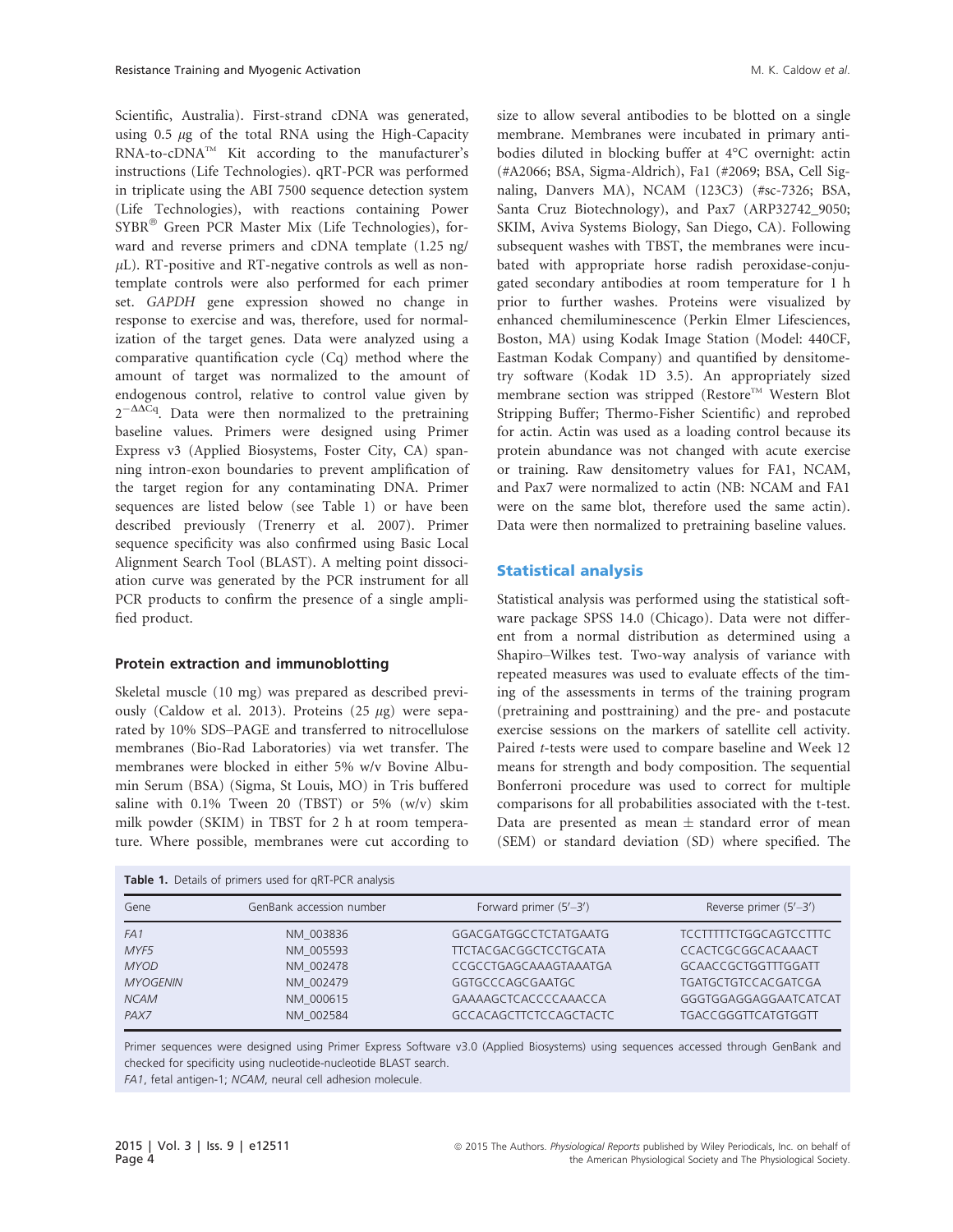|  |  |  |  |  |  |  |  |  |  |  | Table 2. Strength and body composition changes in response to 12 weeks of resistance training: comparison of untrained and trained states |  |  |  |  |
|--|--|--|--|--|--|--|--|--|--|--|-------------------------------------------------------------------------------------------------------------------------------------------|--|--|--|--|
|--|--|--|--|--|--|--|--|--|--|--|-------------------------------------------------------------------------------------------------------------------------------------------|--|--|--|--|

|                                             | <b>Baseline</b>  | Post-training              |
|---------------------------------------------|------------------|----------------------------|
| Exercise (1RM)                              |                  |                            |
| Bench press (kg)                            | $86.8 \pm 15.5$  | $90.6 \pm 11.3***$         |
| Squat (kg)                                  | $108.5 \pm 18.1$ | $137.1 \pm 13.2**$         |
| Incline leg press (kg)                      | $279.0 \pm 27.5$ | 398.0 ± 42.4***            |
| Lat pull down (kg)                          | $63.5 \pm 8.6$   | $70.5 \pm 9.0***$          |
| Weighted dip (kg)                           | $114.9 + 12.7$   | $123.5 \pm 12.8$ **        |
| Bicep curl (kg)                             | $46.0 \pm 6.7$   | $48.3 \pm 6.7*$            |
| Seated calf raise $(kq)^{\wedge}$           | $40.3 \pm 9.9$   | $61.5 \pm 14.3***$         |
| Seated row (kg)                             | $41.3 \pm 7.7$   | $49.8 \pm 7.2***$          |
| Max isometric knee extension torque (N•nm)# | $290.1 \pm 61.9$ | $311.1 \pm 55.5$           |
| DEXA measure                                |                  |                            |
| Total tissue (g)                            | 74614 $\pm$ 7362 | 76245 ± 7295*              |
| Lean tissue $(q)$                           | 59601 $\pm$ 5178 | $60678 \pm 5617^{\dagger}$ |
| Fat tissue $(q)$                            | $11673 \pm 3935$ | $12235 \pm 4444$           |

Before and after training, participants performed 1RM testing (^ indicates 8RM for this exercise) and an isometric test on an isokinetic dynamometer (# ) as a measure of their strength. Participants also underwent a DEXA scan to measure body composition before and after training. Values are presented as means  $\pm$  SD of 10 young men. \*P < 0.05, \*\*P < 0.01, \*\*\*P < 0.001 indicates a difference between baseline and post-training.  $\hbar$   $>$  0.1 indicates a trend for a difference between baseline and post-training.

probability level of <0.05 was adopted throughout to determine statistical significance. A probability level of <0.1 was adopted to indicate a trend for statistical significance.

# **Results**

#### Strength increased following 12 weeks of resistance training

Subject compliance to the resistance training program was monitored via training diaries and was very high (91% compliance or 3/36 missed training sessions/subject across 12 weeks). Resistance training significantly increased lower limb strength for squat  $(26\%, P \le 0.001)$ , incline leg press  $(34\%, P < 0.001)$ , calf raise  $(52\%,$  $P < 0.001$ ), and maximal isometric torque (7%,  $P \le 0.01$ ). Upper limb strength increased for the bench press (4%,  $P < 0.01$ ), lat pull down (11%,  $P < 0.001$ ), weighted dip (8%,  $P < 0.01$ ), bicep curl (5%,  $P < 0.05$ ), and seated row  $(21\%, P < 0.001)$  following training. Total tissue increased  $(P < 0.05)$  while there was an increasing trend in lean tissue mass  $(P = 0.059)$ (Table 2). Fat mass remained unchanged.

#### Myogenic markers were significantly increased in response to acute resistance exercise bouts

Baseline mRNA expression of PAX7 and NCAM were the same before and after 12 weeks of training (Fig. 1A and

B). In response to resistance exercise, PAX7 and NCAM mRNA increased approximately threefold (main effect for acute exercise;  $P \le 0.001$  and  $P \le 0.01$ , respectively) in the pre- and posttraining samples. Protein expression also increased following acute exercise (main effect for acute exercise). PAX7 protein was highly expressed 3 h post resistance exercise, both before (fivefold,  $P < 0.05$ ) and after (11-fold,  $P \le 0.05$ ) resistance training. The fourfold increase at rest following training was not statistically different to those at baseline (Fig. 1C). NCAM expression was higher following resistance training both at rest (main effect for training; fourfold,  $P < 0.05$ ) and after acute resistance exercise (main effect for acute exercise; eightfold,  $P < 0.05$ ) (Fig. 1D).

Concomitant increases in MYF5 (2.5-fold,  $P < 0.01$ ),  $MYOD$  (threefold,  $P < 0.001$ ), and  $MYOGENIN$  (twofold,  $P < 0.01$ ) mRNA were observed in response to acute exercise in both the pre- and posttraining samples (main effect for acute exercise). Resistance training did not alter mRNA expression as elevations following resistance exercise were of a similar magnitude to those before training, and there were no differences in the resting samples (Fig. 2).

#### FA1, a marker of satellite cells with regenerative potential, is responsive to exercise training

FA1 mRNA was upregulated 3 h following resistance exercise (Fig. 3A) both before and after resistance training (main effect for acute exercise; 2.5-fold,  $P \le 0.05$ ). Similar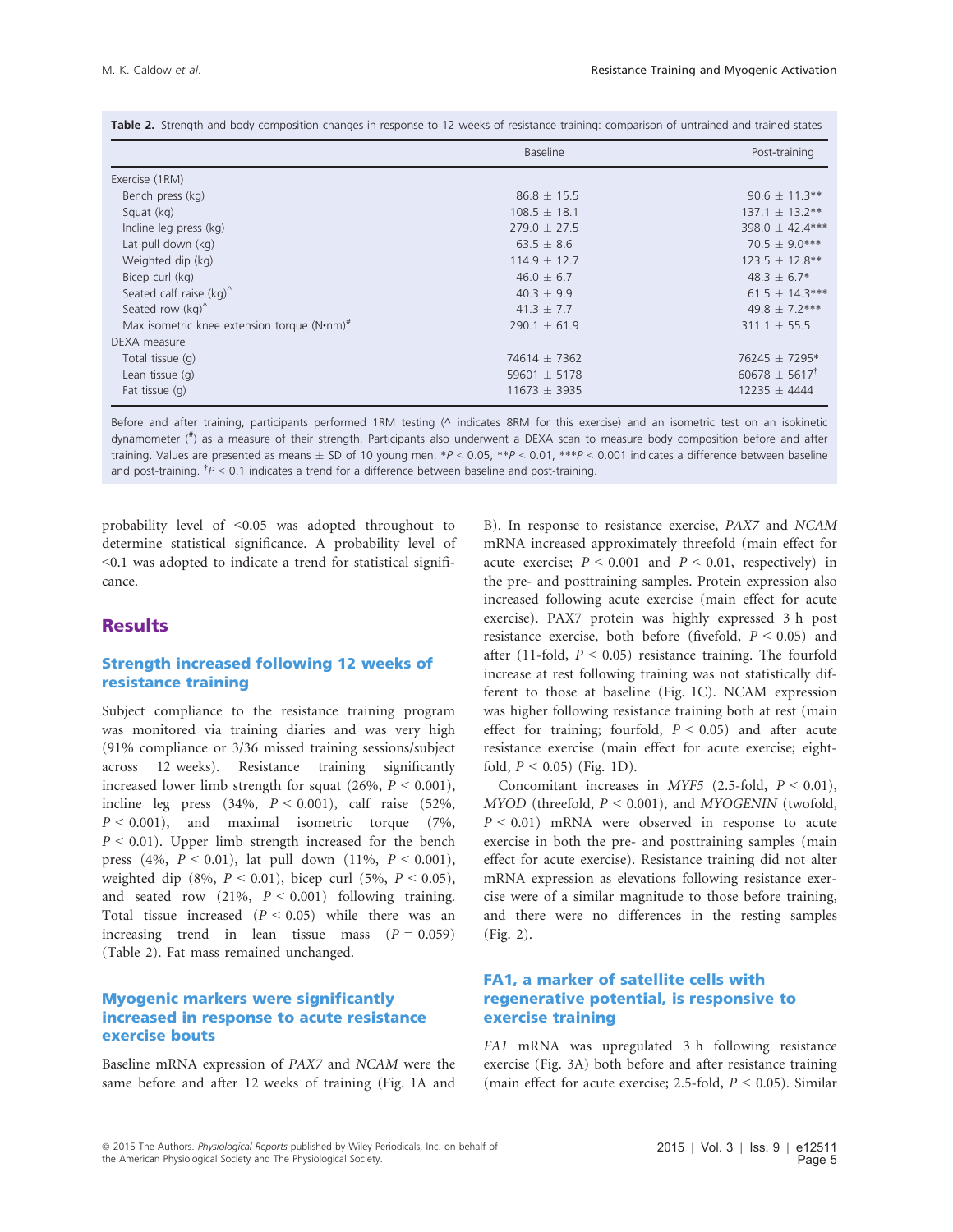

Figure 1. mRNA and protein expression of markers associated with satellite cell activation change following acute resistance exercise, irrespective of training. mRNA and protein expression of PAX7 (A, C) and NCAM (B, D) were measured before and after 12 weeks of resistance training. Open bars (□) represent resting; closed bars (■) represent 3 h postexercise. mRNA values were normalized to GAPDH and protein to Actin, representing the mean  $\pm$  SEM of 10 young men. All values are presented as fold change, normalized to pretraining baseline values. The sum of both phosphorylated NCAM bands was taken. \*denotes statistical significant effect for an acute resistance exercise bout ( $P < 0.05$ ), \*\*P < 0.01. <sup>‡</sup>denotes a statistically significant training effect between pre- and posttraining (P < 0.05).

to NCAM, FA1 protein was elevated at rest in response to resistance exercise following 12 weeks of resistance training (main effect for training; 3.5 fold,  $P \le 0.001$ ), compared to pre-training values (Fig. 3B).

### **Discussion**

In response to exercise-induced trauma, skeletal muscle has the ability to regenerate and remodel because a pool of quiescent MPCs exists. In the present study, the impact of 12 weeks of resistance training on the markers of satellite cell activation and proliferation was examined in recreationally active males, with samples obtained at rest and 3 h after an acute resistance exercise test. The main findings from this study were the increases in FA1 and NCAM protein expression following the resistance training, as well as the consistent elevation in PAX7, NCAM, FA1, MYF5, MYOD, and MYOGENIN mRNA expression within 3 h of resistance exercise in post-training samples.

In the present study, it would appear that the satellite cell pool retains its "responsiveness" to acute resistance exercise even though the muscle has been through progressive resistance training for 12 weeks, as acute exercise tests before and after 12 weeks of training resulted in similar magnitude increases in PAX7, NCAM, MYF5, MYOD, and MYOGENIN mRNA expression. Upstream myokine induced-signaling pathways involved with the regulation of satellite cell proliferation, namely IL-6 (Croisier et al. 1999; Willoughby et al. 2003; McKay et al. 2009; Trenerry et al. 2011) and STAT3 (Trenerry et al. 2011) are also equivalent after several weeks of resistance training. This suggests that the acute exercise response of MRFs, NCAM, and PAX7 is not modified by long-term and whole-body exercise training, but rather may be primarily responsive to the preceding exercise bout. Studies are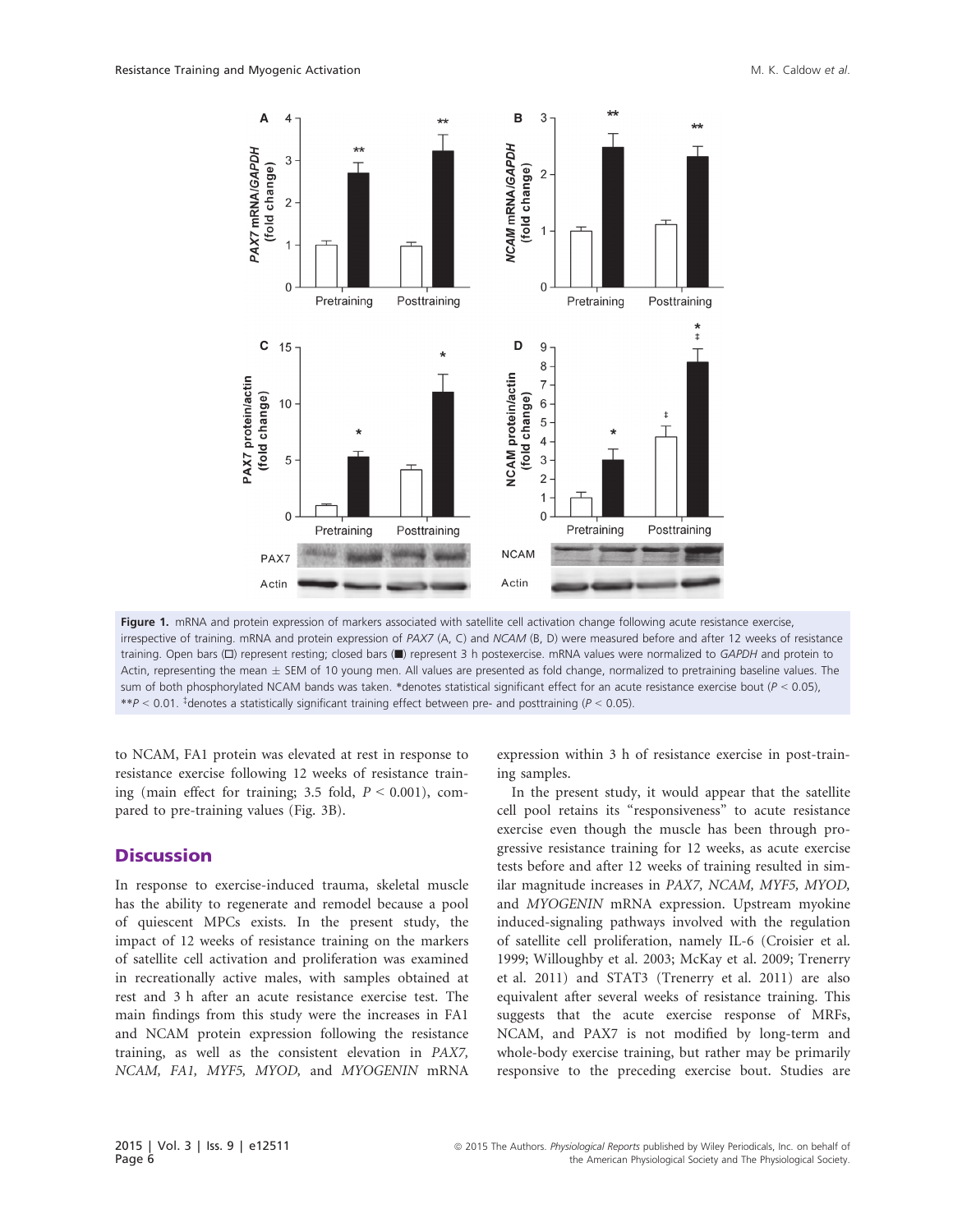

Figure 2. Myogenic regulatory factors responsible for satellite cell activation, proliferation and differentiation are significantly increased in response to acute resistance exercise, but not influenced by training. mRNA expression of MRFs MYF5, MYOD, and MYOGENIN were measured before and after 12 weeks of resistance training. Open bars (□) represent resting; closed bars (■) represent 3 h postexercise. mRNA values were normalized to GAPDH, representing the mean  $\pm$  SEM of 10 young men. All values are presented as fold change, normalized to pretraining baseline values. \*\*denotes statistical significant effect for an acute resistance exercise bout  $(P < 0.01)$ , \*\*\* $P < 0.001$ 

required to examine the specificity of "responsiveness" to factors such as total muscular load and eccentric/concentric loading (Mackey et al. 2011; Joanisse et al. 2013).

The concomitant expression of PAX7, MYF5, MYOD, and NCAM may suggest MPC activation, cell cycle entry and proliferation following resistance exercise (Ishido et al. 2004, 2006; Mackey et al. 2009; Singh and Dilworth 2013); facilitating muscle remodelling within the early critical hours of exercise recovery. Previous research has demonstrated an exercise-induced activation (and maintained elevation) of the aforementioned markers that may last for several days following an exercise bout (Psilander et al. 2003; Crameri et al. 2004; Bickel et al. 2005; O'Reilly et al. 2008; Mackey et al. 2009; Bellamy et al. 2014; Hyldahl et al. 2014). Of the few studies that have measured satellite cell activity immediately following resistance exercise they observed comparative exercise-induced elevations (~1.5–5-fold) in MRFs and PAX7 within the early hours of exercise recovery (Willoughby and Nelson 2002; Psilander et al. 2003; Raue et al. 2006; McKay et al. 2009; Deldicque et al. 2010; Walker et al. 2012). Satellite cell activation is an important step in the myogenic program and the repair and regeneration process. We have demonstrated that activation can occur within 3 h of a resistance exercise bout, further highlighting the rapid and dynamic nature of muscle adaptation.

Elevations in MYOGENIN and NCAM mRNA indicate that a pool of maturing satellite cells exists, with the arrest of the cell cycle, an increase in satellite cell differentiation and a commitment to the myogenic lineage. This has previously been observed for more than 12 h following resistance exercise (Bickel et al. 2005). The presence of NCAM also represents myoblasts that are maturing and beginning to fuse to existing fibers (not only active satellite cells) (Peck and Walsh 1993). MYOGENIN was twofold higher following acute resistance exercise compared with resting samples. Other studies have observed similar elevations in myogenin at 0.5, 2, 4, 6, 8 and 12 h (Willoughby and Nelson 2002; Psilander et al. 2003; Yang et al. 2005; Raue et al. 2006; Wilborn et al. 2009; Deldicque et al. 2010) post resistance exercise. It has also been suggested that when MYOGENIN expression is elevated immediately following an insult such as functional overload, it may represent a subset of MPCs immediately ready for differentiation with little or no proliferation as it seems unlikely that these cells have progressed through the cell cycle so quickly (Ishido et al. 2004).

FA1 has been used both as a marker of proliferation and as a marker to identify cells that are destined for regeneration and repair (Floridon et al. 2000; Crameri et al. 2004; Waddell et al. 2010). The upregulation of FA1 following 12 weeks of training may be indicative of muscle cells that are undergoing maturation and facilitating regeneration (Floridon et al. 2000; Andersen et al. 2009; Waddell et al. 2010; Snijders et al. 2012), similar to NCAM (Peck and Walsh 1993). In response to a single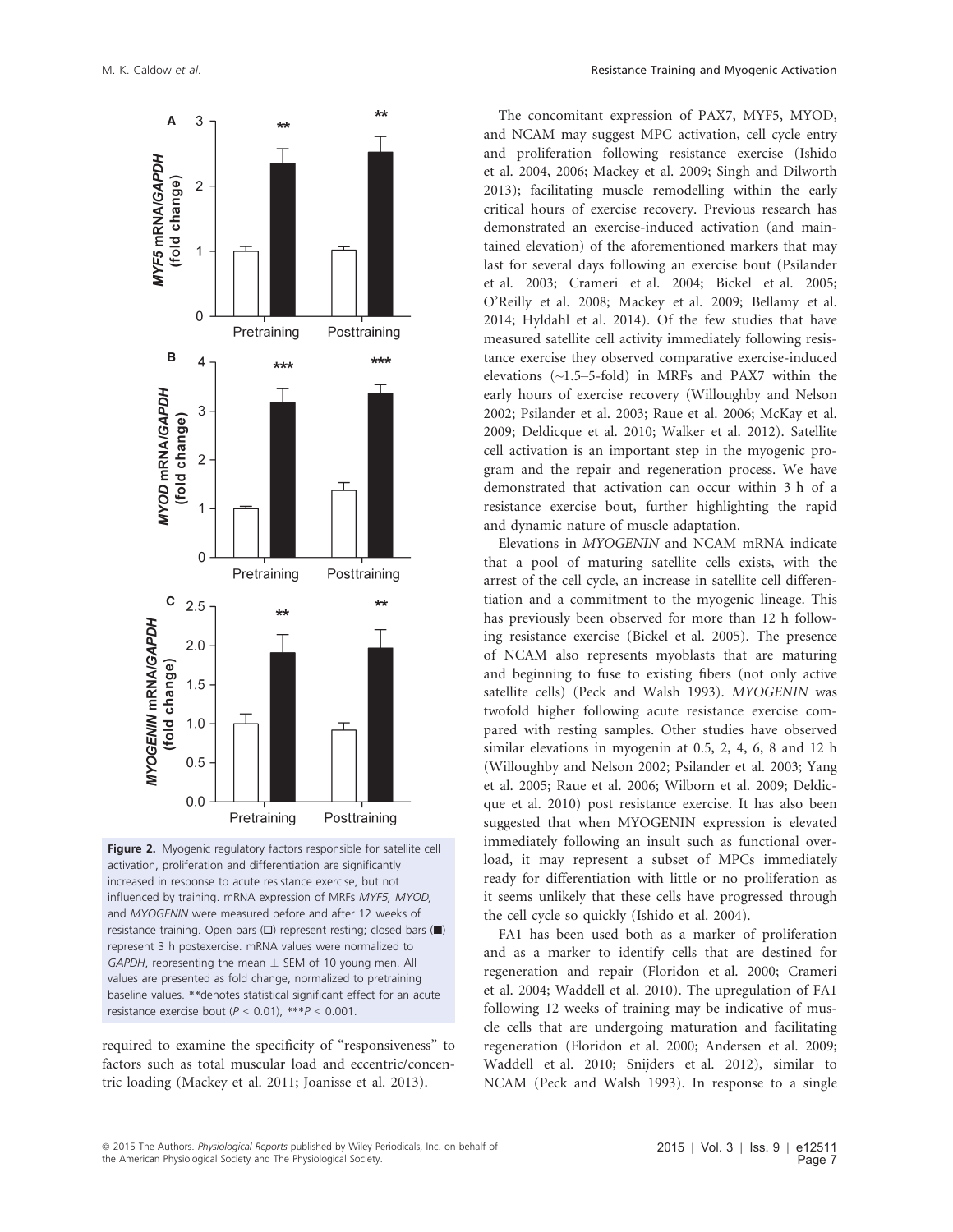

Figure 3. Following acute resistance exercise and training there are changes in the expression of FA1, a marker of satellite cells with regenerative potential. mRNA and protein expression of FA1 (A, B) were measured before and after 12 weeks of resistance training. Open bars (□) represent resting; closed bars (■) represent 3 h post-exercise. mRNA values were normalized to GAPDH and protein to Actin, representing the mean  $\pm$  SEM of 10 young men. All values are presented as fold change, normalized to pretraining baseline values.  $\text{++}$  denotes a statistically significant training effect between pre- and posttraining ( $P < 0.001$ ).

bout of high-intensity exercise, FA1 has been elevated for up to 8 days (Crameri et al. 2004; Snijders et al. 2012); the present study is the first to examine FA1 in the early hours of resistance exercise recovery, highlighting that there are cells present destined for muscle regeneration.

The molecular markers examined in the current study are indirect measures of MPC activity. However, these proteins are used frequently to determine the abundance and status of MPCs. It cannot be overlooked that the upregulation of FA1 may indicate other exercise-responsive cell populations, as there are many cell types present in skeletal muscle such as fibroblasts and inflammatory cells, which also express FA1 (Andersen et al. 2009; Waddell et al. 2010). Interestingly, it is thought that FA1 from neighboring cells interacts with MPCs to influence myofiber regeneration (Andersen et al. 2009; Waddell et al. 2010).

Commonly used molecular markers of satellite cell activation may be responsive to the mechanical loading associated with resistance exercise during the critical recovery window. A rapid activation of satellite cell-specific transcription factors (MYF5, MYOD and MYOGENIN) and membrane proteins (PAX7, NCAM and FA1) was observed within 3 h of resistance exercise completion. This may indicate that as early as 3 h into the recovery period, the myofiber repair process has been initiated by satellite cell activation. With 12 weeks of resistance training, satellite cells are proliferating, maturing, and potentially fusing to repair and increase the size of the myofiber, suggesting that this mode of exercise may be sufficient to induce skeletal muscle remodelling. Additionally, it is possible that the satellite cell pool retains its "responsiveness" to acute resistance exercise even though the muscle has been through progressive resistance training for 12 weeks, as indicated by similar magnitude increases in satellite cell-specific transcription factors and membrane proteins following the second exercise test (at week 12). This study is, however, confounded by the lack of data providing immunolocalization of the measured markers as this analysis could not be performed in this study due to sample cryodamage. Yet the specificity of many of the measured transcription factors in mediating myogenic programming, cellular proliferation, and maturation is well established.

Strength increases elicited by the training program varied by exercise, with upper body exercises using smaller muscle groups (i.e. bench press, bicep curl) eliciting the smallest gains and exercises using larger amounts of muscle mass resulting in larger strength gains (i.e. squat, leg press). This response is unsurprising given that multi-joint exercises utilizing large amounts of muscle mass are recommended for positive strength adaptations (Stone et al. 1998; Ratamess et al. 2009). The magnitude of strength gains observed in the lower body strength measures indicate that although subjects were recreationally trained, their capacity for adaptation at the muscular and (given the data presented above regarding FA1 and various MRF's) molecular level was not exhausted. These data collectively provide evidence for the ongoing adaptive processes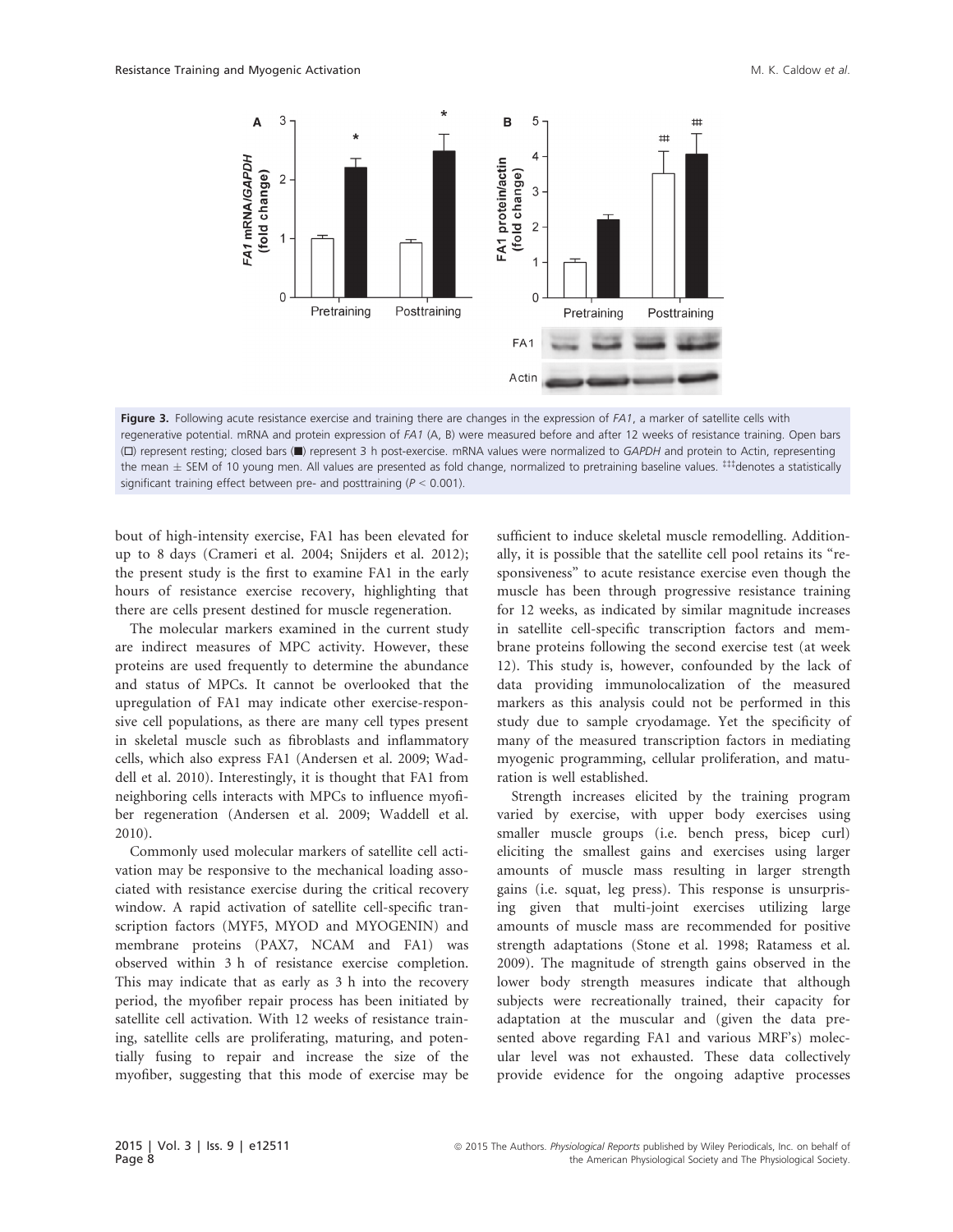and the outcomes present in trainees who are not totally naive to resistance training.

The results from this study contribute to the growing body of knowledge surrounding the rapid satellite cell response to acute resistance exercise and training; however, they only provide a snapshot of what is occurring. Indeed these data are consistent with the emergent evidence that satellite cell activation, measured by changes in the number of cells, is increased at 24 h after resistance exercise (Bellamy et al. 2014; Farup et al. 2014; Hyldahl et al. 2014). This study demonstrates that the rapid and robust molecular adaptations that occur within the first few hours after acute resistance exersise may contribute to this phenotypic adaptation and these changes are not modified by long- term and whole-body exercise training, but rather are primarily responsive to the preceding exercise bout. Expression studies on cells other than satellite cells, including mature myofibers, would provide further insights into the coordinated myogenic programming necessary to facilitate global muscular adaptation and regeneration.

# Acknowledgments

The authors gratefully acknowledge those individuals who participated in this study.

# Conflict of Interest

None declared.

#### **References**

- American College of Sports Medicine, Whaley, M. H., P. H. Brubaker, R. M. Otto, and L. E. Armstrong. 2006. ACSM's guidelines for exercise testing and prescription. Pp. 81–82. Lippincott Williams & Wilkins, Baltimore, MD.
- Andersen, D. C., S. J. Petersson, L. H. Jorgensen, P. Bollen, P. B. Jensen, B. Teisner, et al. 2009. Characterization of DLK1 + cells emerging during skeletal muscle remodeling in response to myositis, myopathies, and acute injury. Stem Cells 27:898–908.
- Bellamy, L. M., S. Joanisse, A. Grubb, C. J. Mitchell, B. R. McKay, S. M. Phillips, et al. 2014. The acute satellite cell response and skeletal muscle hypertrophy following resistance training. PLoS ONE 9:e109739.
- Bergstrom, J. 1975. Percutaneous needle biopsy of skeletal muscle in physiological and clinical research. Scand. J. Clin. Lab. Invest. 35:609–616.
- Bickel, C. S., J. Slade, E. Mahoney, F. Haddad, G. A. Dudley, and G. R. Adams. 2005. Time course of molecular responses of human skeletal muscle to acute bouts of resistance exercise. J. Appl. Physiol. 98:482–488.
- Caldow, M. K., D. Cameron-Smith, P. Levinger, M. J. McKenna, and I. Levinger. 2013. Inflammatory markers in skeletal muscle of older adults. Eur. J. Appl. Physiol. 113:509–517.
- Crameri, R. M., H. Langberg, P. Magnusson, C. H. Jensen, H. D. Schroder, J. L. Olesen, et al. 2004. Changes in satellite cells in human skeletal muscle after a single bout of high intensity exercise. J. Physiol. 558:333–340.
- Croisier, J. L., G. Camus, I. Venneman, G. Deby-Dupont, A. Juchmes-Ferir, M. Lamy, et al. 1999. Effects of training on exercise-induced muscle damage and interleukin 6 production. Muscle Nerve 22:208–212.
- Deldicque, L., K. De Bock, M. Maris, M. Ramaekers, H. Nielens, M. Francaux, et al. 2010. Increased p70s6k phosphorylation during intake of a protein-carbohydrate drink following resistance exercise in the fasted state. Eur. J. Appl. Physiol. 108:791–800.
- Della Gatta, P. A., D. Cameron-Smith, and J. M. Peake. 2014. Acute resistance exercise increases the expression of chemotactic factors within skeletal muscle. Eur. J. Appl. Physiol. 114:2157–2167.
- Evans, W. J., S. D. Phinney, and V. R. Young. 1982. Suction applied to a muscle biopsy maximizes sample size. Med. Sci. Sports Exerc. 14:101–102.
- Farup, J., S. K. Rahbek, S. Riis, M. H. Vendelbo, F. Paoli, and K. Vissing. 2014. Influence of exercise contraction mode and protein supplementation on human skeletal muscle satellite cell content and muscle fiber growth. J. Appl. Physiol. (1985) 117:898–909.
- Floridon, C., C. H. Jensen, P. Thorsen, O. Nielsen, L. Sunde, J. G. Westergaard, et al. 2000. Does fetal antigen 1 (FA1) identify cells with regenerative, endocrine and neuroendocrine potentials? A study of FA1 in embryonic, fetal, and placental tissue and in maternal circulation. Differentiation 66:49–59.
- Hyldahl, R. D., T. Olson, T. Welling, L. Groscost, and A. C. Parcell. 2014. Satellite cell activity is differentially affected by contraction mode in human muscle following a workmatched bout of exercise. Front. Physiol. 5:485.
- Ishido, M., K. Kami, and M. Masuhara. 2004. Localization of MyoD, myogenin and cell cycle regulatory factors in hypertrophying rat skeletal muscles. Acta Physiol. Scand. 180:281–289.
- Ishido, M., M. Uda, M. Masuhara, and K. Kami. 2006. Alterations of M-cadherin, neural cell adhesion molecule and beta-catenin expression in satellite cells during overload-induced skeletal muscle hypertrophy. Acta Physiol. (Oxf) 187:407–418.
- Joanisse, S., J. B. Gillen, L. M. Bellamy, B. R. McKay, M. A. Tarnopolsky, M. J. Gibala, et al. 2013. Evidence for the contribution of muscle stem cells to nonhypertrophic skeletal muscle remodeling in humans. FASEB J. 27:4596– 4605.